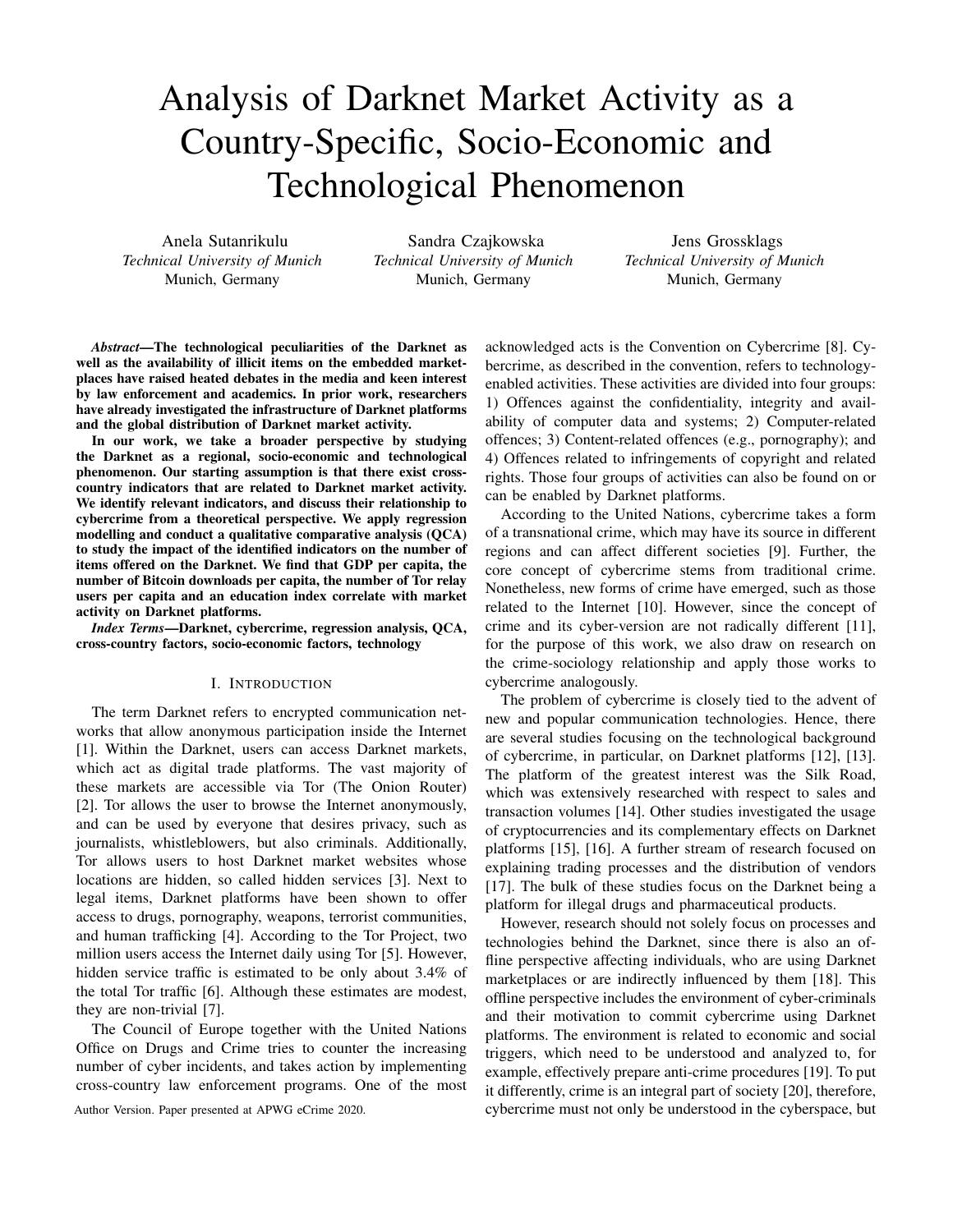the incentives need to be considered on a social, economic, and regional level. In fact, research has called for understanding the adoption of Darknet markets taking into account socioeconomic factors [17].

Our study is focused on this research need. Using an exploratory research approach we seek to evaluate the socio-economic elements influencing cyber-criminals as well as the technology enablers to explain Darknet market activity (as measured by sales offers) across countries. To the best of our knowledge, it is the first study to investigate these effects, focusing not only on drugs, but on all available items on the Darknet that can be associated with a shipping country. We analyze cross-country social factors that influence cybercrime behavior, but we limit our study to activities and offerings on the Darknet. We expect that there are groups of countries with a similar Darknet market activity having comparable socio-economic and technology conditions. Hence, we set the following research question:

# RQ: *What regional, socio-economic, or technological factors are related to Darknet market activity across countries?*

Our paper is structured as follows. In Section II, we will provide an overview of related work for three dimensions of crime research: regional, socio-economic, and technological. We will further provide a theoretical background guiding our variable choice. Sections III and IV will give an overview of our data collection process and quantitative approach. In Sections V and VI, we will discuss our results and provide implications. In Section VII, we will offer concluding remarks and present future research possibilities.

## II. RELATED WORK

Crime remains "a social and economic phenomenon and is as old as the human society" [11]. In fact, there is a stream in the literature that has demonstrated the existence of a natural crime rate [21], [22]. In other words, crime could be controlled by introducing new forms of security measures or law enforcement, but the resulting crime decay would be visible only in the short run. In the long run, crime returns to its natural level [23], [24]. This crime equilibrium is also visible on the Darknet. In 2017, three of the largest Darknet markets: AlphaBay, Hansa and RAMP were closed by law enforcement agencies [25]. However, this stopped the criminals and the associated trade activities only temporarily, until they migrated to other markets or platforms [25]. However, there must be certain circumstances that regulate the natural crime rate across regions.

Therefore, taking into account achievements of current research, we consider the problem of cybercrime with respect to Darknet market activity and aim to investigate influencing factors. These include the geography, the social and economic conditions of the place of occurrence, and the enabling technologies.

# *A. Regional dimension*

Neither is the distribution of crime uniform across countries, nor are other factors such as economic inequality [26]. Likewise, cybercrime has its source in specific regions in the world and affects victims located in specific locations. In our context, it has already been shown that Darknet trade is geographically distributed [17]. Given that Darknet-related crime is concentrated in several areas around the world [17], we assume that crime-affected regions may hold similar characteristics.

Urbanization Rate and Differences across Countries. Likewise, on a cross-country level, there are differences in the likelihood to commit crime, and also cybercrime. For instance, it has been recorded that Eastern European countries, such as Russia, have a high level of cybercrime [27], [28]. Regional differences may be driven by the rate of urbanization [26], [29]. Given a large number of different cultures and communities as well as economic inequalities within urban societies [30], urban areas are considered to be enhancing crime rates [31].

Corruption. Crime is directly related to the criminal. However, each individual's activity comes from a place of occurrence, i.e., the place where an individual is located [18]. Although the motivation of all criminals across the world may be comparable, in particular those individuals, who are given the opportunity by a country to commit a series of crimes, will be successful [26]. Opportunity, in this context, means that some countries are unable to track cybercrime activities or to provide an appropriate level of cyber security. Hence, criminals are empowered by a low law enforcement level. One factor that indicates countries' low level of law enforcement is corruption. Generally, corruption is associated with the inability to act upon crime. Therefore, corruption may encourage cybercrime activities [18].

#### *B. Socio-economic dimension*

The United Nations Office on Drugs and Crime argued that economic factors may influence the evolution of crime trends [32]. Although criminal behavior may be influenced by personal characteristics, criminals are likely also responsive to environmental factors. For instance, there are people who are influenced by society to excel in their studies and to build a successful career. In the same way, there are people, who are pushed to crime by being exposed to a set of economic and social conditions [18]. According to research, crime is to a certain extent an integrated part of a social situation [18], [20]. Therefore, it is crucial to understand how crime and society are interrelated.

GDP and Unemployment. Social and economic inequality as well as social stratification may lead to frustration and exclusion at the lower strata of society. It may further encourage people from lower socio-economic groups to find additional revenue sources or to search for more affordable goods and services. For instance, low-income individuals may be more willing to infringe on copyright, e.g., by not purchasing legal software or content [33]. Hence, they are more likely to seek alternative offers, such as those placed on Darknet platforms.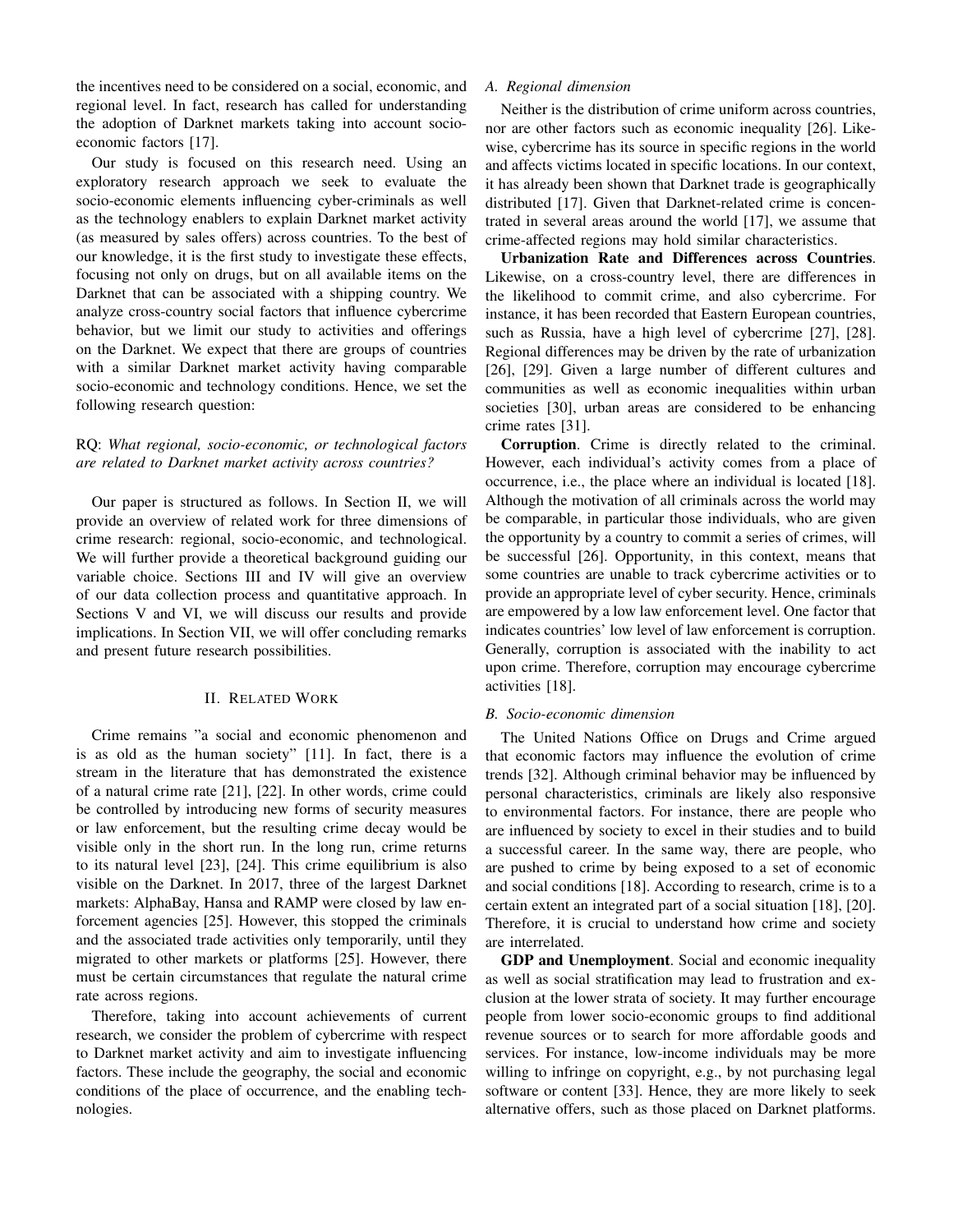In contrast, it is assumed that a high GDP indicates an increased general well-being of all participants in the economy. Nonetheless, researchers found that a high GDP per capita and high unemployment play an important role in cybercrime [27], partly as a result of higher economic inequality.

Education. Studies have shown that education effectively reduces income inequality [34]. Furthermore, earnings increase with a worker's degree of education. It has also been shown that schooling significantly reduces criminal activity [35]. Hence, a low education rate, i.e., fewer years of schooling, may increase the probability of individuals engaging in crime. However, a certain level of technology-related education may be required to engage in cybercriminal activities [36].

Money Laundering, Given that criminals typically have economic or financial motives and earn money through their illegal activities, they have to inject their obtained assets into the legal economy through money laundering [37]. While money laundering is a crime by itself, it is also directly related to Darknet sales, i.e., money received from sales has to be laundered [38].

#### *C. Technological dimension*

With the advent of new technologies, many forms of cybercrime have emerged. Technologies have led to an efficiency increase of benign everyday activities, but have also contributed to the growth of crime efficiency [39]. Given that cybercrime can be defined as crime enabled by a technology, there is no doubt that cybercrime and technologies co-evolve [40]. For example, technologies that enable criminals to stay anonymous on the Internet, such as Tor, may make cybercrime more attractive than traditional crime, where it is more difficult to hide one's identity.

Tor and Cryptocurrencies. Criminals that act on the Darknet rely on Tor to access Darknet markets. Tor allows users to browse the web and host websites anonymously via hidden services. According to the Tor Project, two million users access the Internet daily using Tor [5], and hidden service traffic is estimated to be about 3.4% of the total Tor traffic [6]. Additionally, cybercriminals often use cryptocurrencies to process their payments. Bitcoin has long been the only means of payment on many Darknet platforms. Studies showed that 46% of Bitcoin transactions were related to illegal activities [41] and that historical transactions can be related to previous Darknet market sales [2].

Patents. The overall technological advancement of a country, which can be measured in the number of patent applications, shows the extent to which people are familiar with the usage of current technologies [42]. Generally, better educated individuals tend to have a superior technology understanding. Likewise, the technological advancement of a country is an indicator, how well-versed citizens are in Internet usage. In fact, unemployed individuals skilled in computer science are argued to be more likely to engage in online crime, given their technical know-how and the poor economic environment [27].



Fig. 1. Distribution of the number of offered items for the top 10 countries

#### III. DATA

*Darknet Data:* We retrieved Darknet data from the Internet Archive [43], a freely accessible non-profit library, which had an archive of scraped data from Darknet marketplaces collected by the researcher Gwen Branwen. The collection further included data gathered by other researchers. Thus, the entire dataset consisted of 89 Darknet markets and 37+ related forums [44]. The dataset contained mainly HTML and PHP files, image data, CSV files, and different configuration files. For the purpose of our study, we removed the forum data. Furthermore, we focused only on data that held information about product offers on the Darknet.

We extracted data consisting of item names, vendor names and the shipping-from countries. Given that this information was not available for all marketplaces, we ended up with a dataset consisting of 38 markets<sup>1</sup>. The market data had different timestamps from 2013 until 2015, given the different running times of those marketplaces. Since some vendors offered items on multiple markets, we deleted all duplicate appearances of the same item offer, i.e., items that had the same name and same vendor name. Thus, we retrieved 402.093 item offerings (see Figure 1). This dataset comes with certain limitations. Although, we deleted duplicates of the exact same offer, we did not remove postings of the same products, e.g., different doses of the same drug provided by the same vendor. Furthermore, the general quality of the information provided on Darknet platforms remains questionable. Vendors may provide false information, both for their items as well as their shipment location. Similarly, vendors may use different names or identities. Therefore, seemingly disparate item offerings may refer to the same item [45].

<sup>1</sup>1776, Abraxas, Absolem, Agora, Alpaca, AlphaBay, Amazon Dark, Andromeda, Atlantis, Cloud9, Deepzon, Dodge Road, Dream Market, Drugslist, East India Company, Evolution, FreeBay, Free Market, Hansa, Hydra, Kiss, Middle Earth, Nucleus, Outlaw Market, Oxygen, Panacea, Pandora, Pigeon, Sheep, Silkkitie, Silk Road, The Onion Market, The Pirate Market, Tochka, TorEscrow, TorMarket, Utopia, White Rabbit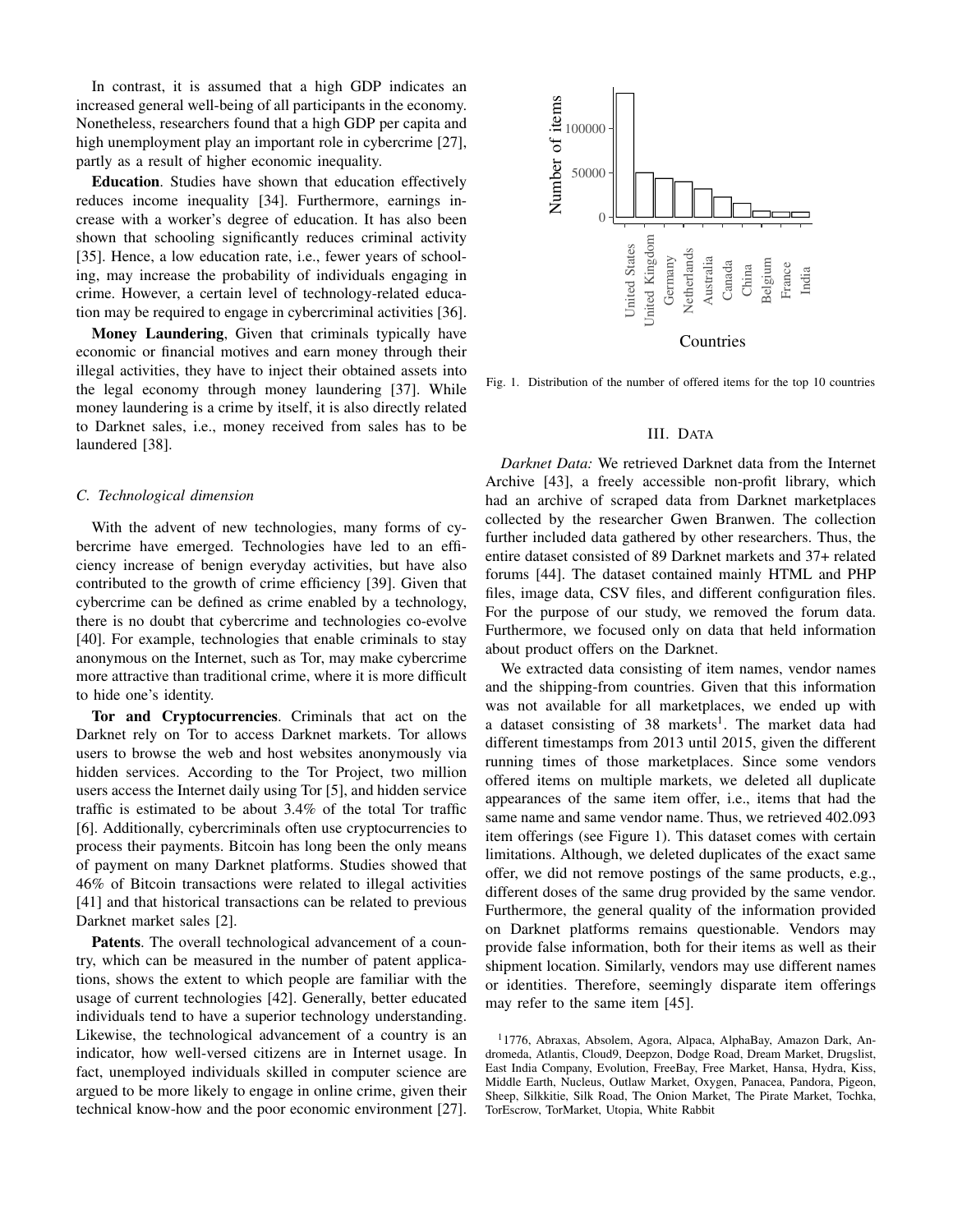TABLE I SOURCES AND DESCRIPTION FOR ADDITIONAL DATA USED IN THE STUDY

| List of data sources        |                                                               |                 |  |
|-----------------------------|---------------------------------------------------------------|-----------------|--|
| <b>Variable</b>             | <b>Description</b>                                            | Reference       |  |
| Population                  | List of countries with respective total population by         | [46]            |  |
|                             | country                                                       |                 |  |
| Corruption index            | Perceived levels of public sector corruption in 180           | [47]            |  |
|                             | countries and territories. Drawing on 13 surveys of           |                 |  |
|                             | business people and expert assessments, the index             |                 |  |
|                             | scores on a scale of zero (highly corrupt) to 100             |                 |  |
|                             | (very clean)                                                  |                 |  |
| AML                         | Compliance with the Anti-Money Laundering and                 | [48]            |  |
|                             | Countering Terrorism Financing International Stan-            |                 |  |
|                             | dard (AML)                                                    |                 |  |
| Gini index                  | Economic inequality, <i>i.e.</i> , the distribution of income | $[49]$ , $[50]$ |  |
|                             | across income percentiles in a population                     |                 |  |
| Urbanization rate           | Percentage of population living in urban areas                | [51]            |  |
| Education index             | Mean years of schooling and expected years of                 | $[52]$          |  |
|                             | schooling                                                     |                 |  |
| <b>GDP</b>                  | Gross domestic product per capita                             | $[53]$          |  |
| Unemployment rate           | Rate of unemployment                                          | [54]            |  |
| Number of patents           | Number of patent grants for direct applications               | $[55]$          |  |
| Number of Tor relay users   | Number of Tor relay users                                     | [56]            |  |
| Number of Tor bridge users  | Number of Tor bridge users                                    | $[57]$          |  |
| Number of Bitcoin downloads | Number of Bitcoin downloads                                   | [58]            |  |
| Number of bitnodes          | Number of bitnodes                                            | [59]            |  |

*Other Data:* In order to explain the number of items per country, we collected the latest data available for factors discussed in Section II. This additional data was publicly available on the Internet and was mapped to 159 countries: population [46], corruption perception index [47], compliance with the Anti-Money Laundering and Countering Terrorism Financing International Standard (AML) [48], economic inequality (Gini) index [49], [50], percentage of population living in urban areas (urbanization) [51], education index [52], GDP [53], unemployment percentage [54], number of patent grants for direct applications [55], number of relay Tor users [56], number of bridge Tor users [57], number of Bitcoin downloads [58], and number of Bitnodes [59]. After removing entries with missing values from the dataset, we ended up with 95 observations. A description of these variables is available in Table I.

## IV. ANALYSIS

In order to investigate the relationship between Darknet offers and the different country-specific factors, we applied the following methods of analysis.

*Regression Analysis* (using *R* [60]): Regression analysis aimed to explore if there are regional, socio-economic or technological factors, which are related to Darknet offerings. We performed two regression techniques independently. Thus, we first applied *multivariate regression* to determine the existence of a relationship between certain factors and Darknet offerings. Rather than quantifying the exact effect that each factor has on Darknet offerings, we observed the significance of the factors. Second, we applied a *regression tree analysis* to test the results from the former one and to note the similarities. Ultimately, we aimed to find the most important variables related to Darknet offerings with the regression analyses.

*Qualitative Comparative Analysis* (using *fsQCA* [61]): In addition to the regression analysis, we performed a qualitative comparative analysis (QCA) to support our findings from the regression analysis. By applying a different analysis technique, we aimed to test if the same variables show a similar significant correlation. QCA is a method that indicates whether a variable is a minor or major contributor in a given set of combinations of variables that are jointly related to the outcome [62]. Therefore, we aimed at obtaining a set of factors that relate to a high number of items on Darknet markets.

Given that our dataset included 95 countries (159 exist in total), we assumed it to be a representative dataset to derive global implications. Nevertheless, applying independent methods would strengthen our results and make the outcome more robust. As a data pre-processing step, to enable a fair comparison between countries, we divided all count variables by the population. This way, we could perform a per capita analysis.

#### *A. Regression Analysis*

*1) Multivariate Regression:* The regression analysis had the goal to fit a model that would explain the response variable, i.e., number of items on the Darknet per capita, by the other variables in the dataset. Given the non-linear relationship between the response and the predictor variables, an option to restore linearity was to log-transform the response and to use a multivariate regression model. We tested the null hypothesis (1) that there is no predictor variable influencing the number of Darknet items, against our exploratory hypothesis (2) that there is at least one variable influencing our response. We performed the testing with a significance level of 0.05 (the  $b_i$ 's are the corresponding coefficients of the 12 predictors):

$$
H_0: b_i = 0 \tag{1}
$$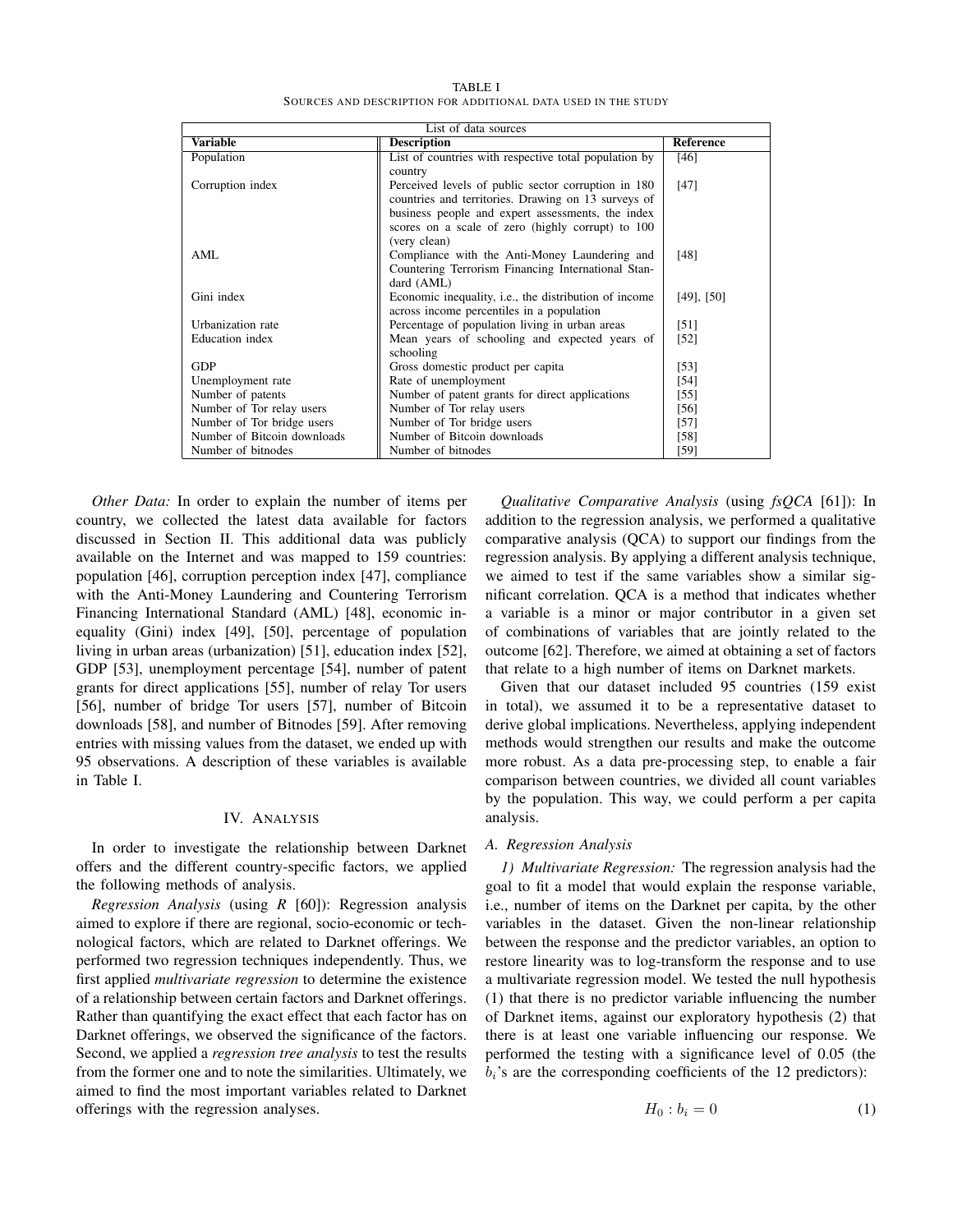$$
H_1: \text{at least one } b_i \neq 0 \tag{2}
$$

We used the R built-in function  $lm$  to build the model. The fitted multivariate regression model followed the linearity assumption; the residuals are equally scattered around zero and show no pattern, the sample quantities lie on a straight line, and the influence plot and Cook's distance plot show no over-dominant observation. After fitting the model with all predictors, we used the AIC step-wise selection criterion in both directions to find the subset including the best predictor variables.

The final model summary is shown in Table II, indicating the predictors' significance. To test our hypotheses, we used a simple F-test. Given that  $F_0 = 45.16 \ge F_{5,89} = 2.32$ , we rejected the null hypothesis  $H_0$ . The adjusted R-squared (0.7) shows a fair linear effect on the log-transformed response.

*2) Regression Tree:* In order to evaluate the results from the multivariate model, we used an additional regression method called regression trees. This method partitions the dataset into smaller groups and fits a simple model to each sub-group. We used the same dataset as before, but this time performing no log-transformation of the response, because regression trees do not rely on any assumptions about the data. First, we split our dataset into training (85%) and testing (15%), and then used grid search to find the max depth of the tree as well as the min observation split. To build the tree, we used the R  $rpart$ package. Second, we performed bagging, i.e., combining and averaging multiple models, to reduce variance. Thus, we were able to assess the predictors' importance on the response across bagged trees. The root mean squared error (RMSE) on the testing data was 0.0003122384, which is reasonably small. Table III shows all predictor variables and their importance on a scale from 0 (low) to 100 (high).

#### *B. QCA*

To extend our results from the regression analysis, we conducted a qualitative comparative analysis (QCA). We performed the QCA according to the methodology provided in the literature [61], [63]. The results of QCA should indicate a set of combinations (i.e., sets of country-specific characteristics), which are jointly related with a high number of item offers on Darknet platforms. Given the regression results, we assumed that the number of Bitcoin downloads per capita, the number of Tor relay users, GDP per capita, and the education index are related to a high number of items per capita sold on the Darknet. Furthermore, we included corruption and AML as explanatory variables in our analysis, given their conflicting significance in the two regression models. Hence, our sample contained 95 cases and we used 6 causal conditions. We assumed the appropriate number of conditions in the model [64], and obtained a dataset with a satisfactory variability across sample countries [61].

Each country represented an individual set of characteristics, which resulted from specific explanatory variables. After specifying our research model, we conducted a calibration process. For each of the aforementioned variables, we used a median to specify a middle threshold of outcome and causal conditions. For upper and lower thresholds, we used a percentile at the point of 0.75 and 0.25, respectively. Additionally, we performed a truth table analysis. The truth table presented a list of all combinations of explanatory variables for a given dataset. The truth table showed that cases were distributed among several possible combinations, which indicated that no more conditions had to be added to the model [63]. We eliminated configurations by setting frequency and consistency thresholds. After optimizing the configurations with respect to the sample size, we set the minimum frequency threshold to 1 and the minimum consistency threshold to 0.80.

## V. RESULTS

#### *A. Regression Results*

The regression analysis using the multivariate model with a log-transformed response, suggested a positive relationship between the number of items per capita on Darknet markets and the following variables: number of Bitcoin downloads per capita, education index, AML, number of Tor relay users per capita, and GDP per capita. Therefore, our results show that there may be socio-economic and technological factors influencing Darknet market activity. Given that our model is an ordinary least squares regression including only continuous data, we interpret the regression coefficient of a predictor variable as the expected change in log of the response with respect to a one-unit increase in the predictor, holding all other variables fixed. The most significant predictor was the number of Bitcoin downloads per capita variable (having the smallest p-value). Thus, a one-unit increase in the number of Bitcoin downloads per capita increases the log of the number of items per capita by  $4.079e + 02$ . The relationship between the coefficients of the other predictors and the response variable can be interpreted accordingly (Table II).

The analysis using regression trees suggested that all variables except AML influence to some extent the number of items per capita on Darknet markets (see Table III). However, the most influential variable was by far GDP per capita, having the maximum importance. Other important variables were: corruption index, number of bitnodes per capita, number of Bitcoin downloads per capita, education index and Tor relay users per capita. Given that we applied bagging to the regression trees, which combines multiple trees into a single procedure to reduce variance and improve accuracy, the statistical interpretation of this method was poor. Therefore, the resulting tree and the split could not be shown. Nevertheless, given the nature of our exploratory study, having a rank of the predictors with a small RMSE was sufficient. Although, the two regression methods did not produce the exact same results, they did have a few similarities. Both methods indicated that GDP per capita, the education index, Bitcoin downloads, and Tor relay users seem to have a significant effect on Darknet market activity.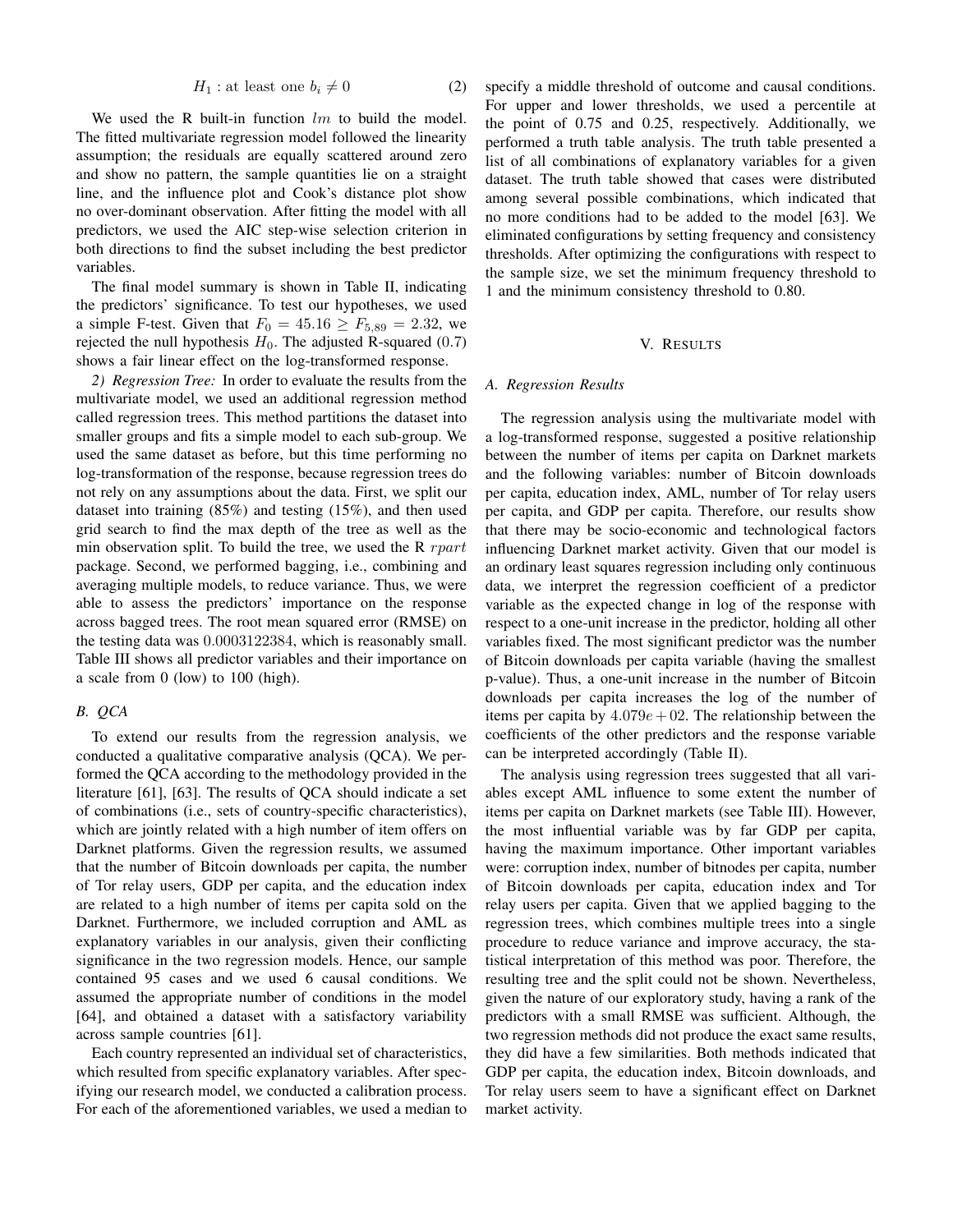TABLE II

SUMMARY OF THE MULTIVARIATE REGRESSION MODEL WITH THE LOG-TRANSFORMED RESPONSE VARIABLE

|                                          |                             | Estimate Std. Error t-value $Pr(<  t )$ |       |                      |
|------------------------------------------|-----------------------------|-----------------------------------------|-------|----------------------|
| (Intercept)                              | $-1.782e+01$                | 9.692e-01                               |       | $-18.383 < 2e-16***$ |
| AML                                      |                             | 5.179e-02 2.575e-02 2.011 0.04732**     |       |                      |
| Education index                          | $4.011e+00$                 | $1.762e+00$                             | 2.277 | $0.02521**$          |
| GDP (per capita)                         | $2.046e-0.5$                | 1.125e-05                               | 1.819 | $0.07232*$           |
| Number of Bitcoin downloads (per capita) | $4.079e+02$ 1.227e+02       |                                         |       | 3.323 0.00129***     |
| Number of Tor relay users (per capita)   | $2.805e-01$                 | 1.399e-01                               |       | $2.004$ 0.04807**    |
| <b>Observations</b>                      | 95                          |                                         |       |                      |
| $R^2$                                    | 0.717                       |                                         |       |                      |
| Adjusted $\mathbb{R}^2$                  | 0.701                       |                                         |       |                      |
| Residual Std. Error                      | 1.591 (df = 89)             |                                         |       |                      |
| F-Statistic                              | $45.162***$ (df = 5; 89)    |                                         |       |                      |
| Note:                                    | *p<0.1; **p<0.05; ***p<0.01 |                                         |       |                      |

TABLE III VARIABLE IMPORTANCE OF BAGGED REGRESSION TREE MODEL

| GDP (per capita)                         | 100.000 |
|------------------------------------------|---------|
| Corruption index                         | 89.572  |
| Number of bitnodes (per capita)          | 75.115  |
| Number of Bitcoin downloads (per capita) | 73.086  |
| Education index                          | 51.953  |
| Number of Tor relay users (per capita)   | 51.075  |
| Number of Tor bridge users (per capita)  | 19.205  |
| Gini index                               | 8.684   |
| Number of patents (per capita)           | 6.146   |
| Urbanization rate                        | 5.339   |
| Unemployment rate                        | 2.222   |
| AML.                                     | 0.000   |

## *B. QCA Results*

Standard analysis with the QCA method showed two configurations of results. The intermediate solution indicated three different factors' configurations which explain 75% of the cases that led 88% of the time to a high number of items. Based on the set consistency threshold (0.80), the model expressed results distributed among 22 combinations. In the end, the model enables us to explain 75% of the cases with 3 different combinations:

- 1) Number of Bitcoin downloads per capita \* Number of Tor relay users per capita \* ∼Corruption index \* ∼AML
- 2) Number of Bitcoin downloads per capita \* Number of Tor relay users per capita \* ∼Corruption index \* Education index
- 3) Number of Bitcoin downloads per capita \* Number of Tor relay users per capita \* GDP per capita \* Education index

The notation used above corresponds with standard mathematical convention. The star "\*" indicates Boolean multiplication and the operator "∼" indicates negation (meaning an absence of a condition) [65]. Table IV gives an overview of the QCA results.

The results were compared with the parsimonious solution, as the intermediate solution provided only simple counterfactuals [63]. The parsimonious solution suggested that the number of Bitcoin downloads and Tor relay users should contribute to a high number of items sold on Darknet. It means that both of these factors are more robust, i.e. they are more likely to remain unchanged in case of a model adjustment.

The results of standard analysis indicated several countries that had a major contribution to the set including the per capita variables of number of Bitcoin downloads and number of Tor relay users: Sweden, Lithuania, Finland, Netherlands, Luxembourg, Switzerland, Estonia, Ireland, Latvia, Germany, Austria, Malta, Norway, Bulgaria, Slovenia, United Kingdom, Czech Republic, United States and Denmark. As those countries belong to countries of rather high GDP (higher than the median GDP for the 95 countries in our dataset), this result suggests that highly developed countries are more likely associated with Darknet activity.

#### VI. DISCUSSION

For our analysis, we merged different Darknet market data sources found on the Internet Archive [43]. The data comprised 38 markets and included 402.093 item offerings. We grouped the offerings per country and further included regional, socio-economic, and technological indicators. We assessed the effect of these indicators on the number of item offerings on the Darknet. We used two different methods of analysis using two different kinds of software. First, we performed a multivariate regression with a log transformation as well as a bagged regression tree analysis using R [60]. Second, we used qualitative comparative analysis using fsQCA [61] to support our results from the former analyses. We summarize our results in Table V.

Literature research shows that both personal characteristics of an individual as well as environmental factors may lead to crime [18]. Nevertheless, we are not accounting for the sensitivity of certain individuals to the environment in our study. Rather, we show that a general social situation is related to crime, as suggested by Canter and Youngs [20]. Our regression analysis shows that there are various factors that influence Darknet market activity. The analysis indicates a relationship between GDP per capita, the education index,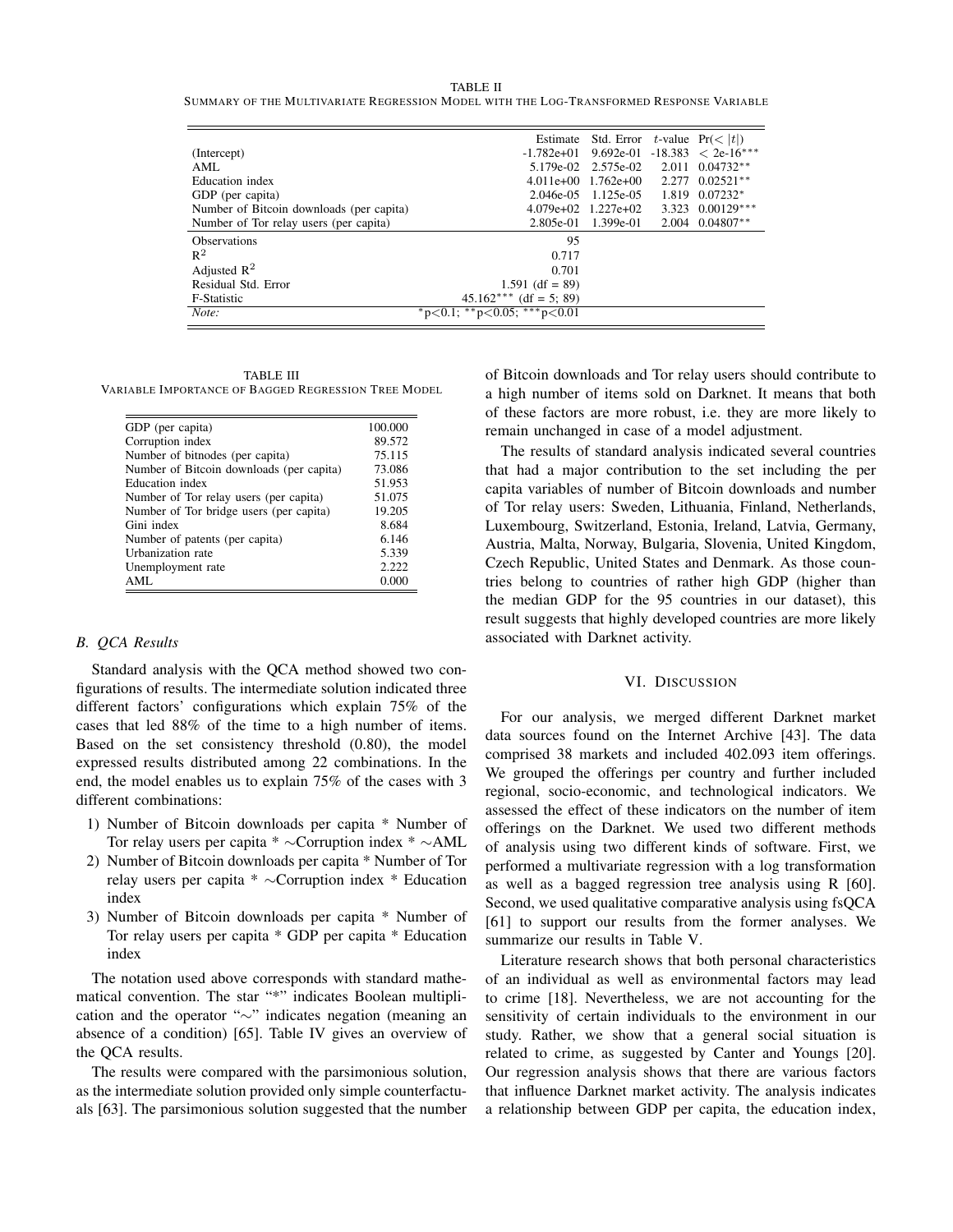TABLE IV CONFIGURATIONS FOR HIGH NUMBERS OF ITEMS ON DARKNET PLATFORMS; SOURCE: OWN REPRESENTATION BY ADAPTING CONFIGURATION CHART USED BY FISS [62]

|                                                                                             | Solution 1 | Solution 2 | Solution 3 |  |  |
|---------------------------------------------------------------------------------------------|------------|------------|------------|--|--|
| Number of Tor relay users (per capita)                                                      |            |            |            |  |  |
| Number of Bitcoin downloads (per capita)                                                    |            |            |            |  |  |
| AML                                                                                         | ∞          |            |            |  |  |
| Corruption index                                                                            | ⊗          | ⊗          |            |  |  |
| GDP (per capita)                                                                            |            |            | $\circ$    |  |  |
| Education index                                                                             |            | $\circ$    | $\circ$    |  |  |
| Consistency                                                                                 | 0.82       | 0.81       | 0.90       |  |  |
| Raw Coverage                                                                                | 0.14       | 0.18       | 0.69       |  |  |
| Unique Coverage                                                                             | 0.02       | 0.00       | 0.55       |  |  |
| <b>Overall Solution Consistency</b>                                                         | 0.88       |            |            |  |  |
| <b>Overall Solution Coverage</b>                                                            | 0.75       |            |            |  |  |
| Note: White circle - presence of a condition. Circle with " $x$ " - absence of a condition. |            |            |            |  |  |
| Large white circle - core conditions. Small white circle - peripheral conditions.           |            |            |            |  |  |

TABLE V SUMMARY OF RESULTS

| Number of Tor relay users (per capita)<br>Number of Bitcoin downloads (per capita)<br>GDP (per capita)<br>Education index | Multivariate Regression<br>significant<br>significant<br>significant<br>significant | Regression Tree<br>significant<br>significant<br>significant<br>significant | OCA<br>significant<br>significant |
|---------------------------------------------------------------------------------------------------------------------------|-------------------------------------------------------------------------------------|-----------------------------------------------------------------------------|-----------------------------------|
|---------------------------------------------------------------------------------------------------------------------------|-------------------------------------------------------------------------------------|-----------------------------------------------------------------------------|-----------------------------------|

and the number of Bitcoin downloads and Tor relay users with the number of items on the Darknet (per shipping country).

AML/CFT International Standard and Darknet market activity remains questionable and a subject for future research.

#### *A. Socio-economic dimension*

Darknet market activity is higher in countries that have a high GDP per capita. It might indicate that developed countries are associated with more sophisticated types of crime. As a consequence, wealthy nations are more likely to get involved or be exposed to Darknet activities. A study showed that Darknet drug vendors are primarily located in a small number of consumer countries. Therefore, given that GDP shows the level of spending and general consumption of a nation, it could be argued that countries with a high GDP are attractive for Darknet vendors due to highly active marketplaces and a high demand for goods and services available online. Hence, GDP and cybercrime are related [27]. Although research shows that schooling significantly reduces criminal activity [35], we found that the education index is positively related to the number of items sold on Darknet markets. The QCA results suggest a certain interaction between the technological variables and education. Our findings imply that better educated individuals usually have a better understanding of technologies in general, hence, might be more familiar with Darknet-enabling tools. Our results do not show any significance when it comes to the relationship between economic inequality and unemployment with Darknet market activity. Although the AML variable shows importance in the linear regression model, this could neither be confirmed by the regression tree nor by the QCA. Thus, the relationship of a country's compliance with the

## *B. Technological dimension*

Our results imply that cybercrime and certain technologies might co-evolve [40]. Although the number of patent grants, used as a variable for a general technological development of a country, does not hold a high significance in our study, there are technologies that are particularly important for Darknet activities. The indicator of Bitcoin downloads is significant in both of our analysis methods. With the advent of Bitcoin technology and the growing popularity and adoption of cryptocurrencies, cyber-criminals obtained tools, which eased their payment transactions and enabled them to trade anonymously on the Darknet. Furthermore, QCA results show that a combination of Bitcoin downloads and Tor relay users jointly lead to a high number of items sold on the Darknet. Tor usage is strongly associated with Darknet activity. Although many services and products offered on the Darknet, the Tor hidden services, are illegal [4], most individuals do not use Tor for illicit purposes. Rather, individuals use Tor to protect their data privacy from government censorship and surveillance systems [66]. Therefore, both technologies do not always coexist, but in case they do, they are associated with a high number of items sold on the Darknet. Additionally, research suggests a strong relationship between GDP per capita and the adoption of the Bitcoin blockchain by country [67]. This indicates a likelihood of an interaction between GDP, general Bitcoin usage and Darknet market activity.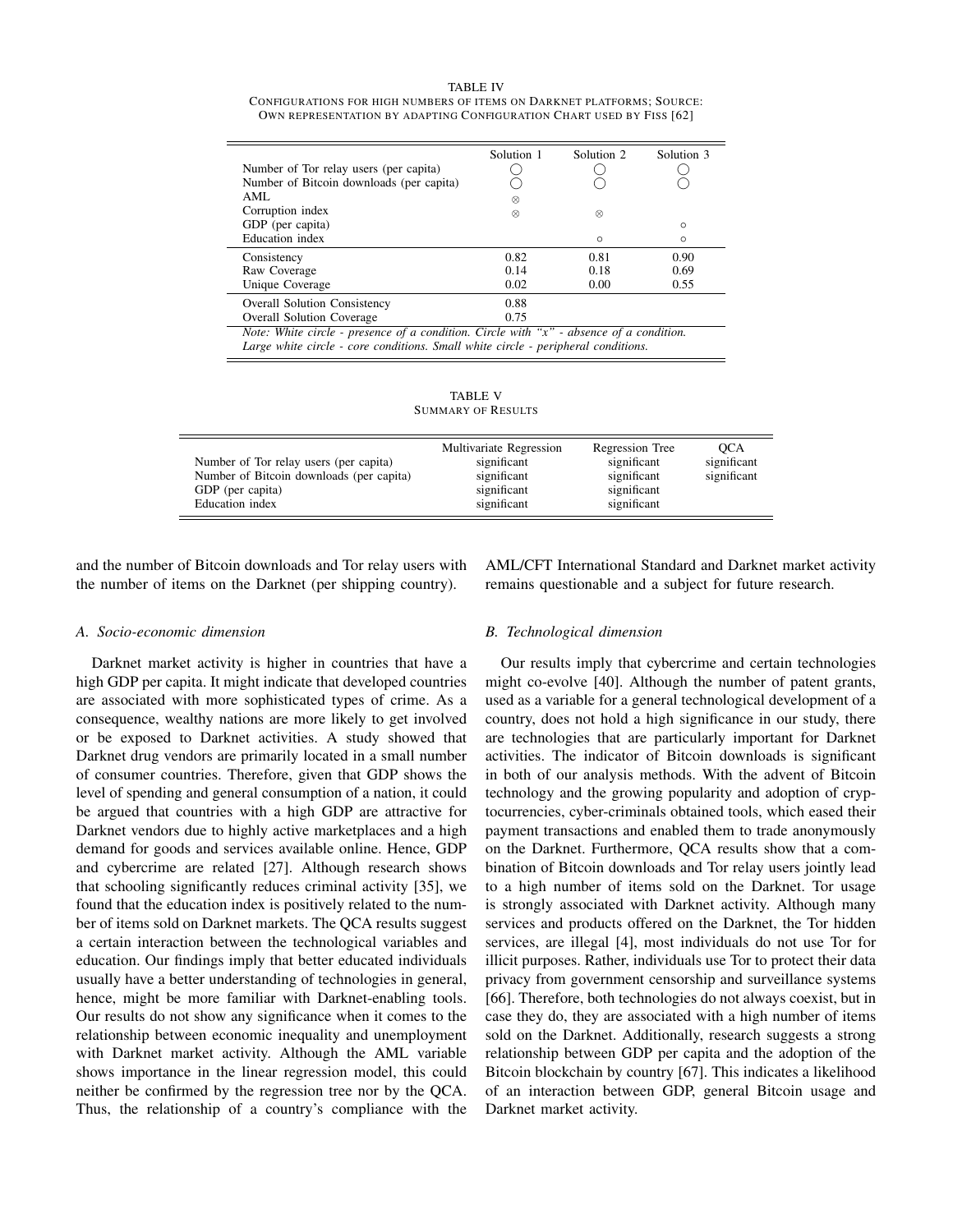## *C. Regional dimension*

The bagged regression tree shows that the corruption perception index is an important variable in explaining the number of Darknet items. Similarly, the QCA specifies one case of factor combinations, which indicates that low levels of corruption are related to a high response outcome. The corruption perception index shows how corrupt the public sectors of a certain country are, where a low index indicates high corruption and vice versa [47]. The QCA results show the presence of a low corruption perception index, meaning that the activity of vendors on the Darknet is greater in more corrupted countries. This suggests that the presence of corruption relates to online crime and may encourage illegal cyber-activity [18].

The data indicates that the top ten countries account for 90% of all items offered on the Darknet. These top countries include: United States, United Kingdom, Germany, Netherlands, Australia, Canada, China, Belgium, France, and India. These countries were also found to be representative in the Darknet drug trade study by Dittus et al. [17]. Furthermore, 4 countries out of the 10 top countries (United States, United Kingdom, Germany and Netherlands) were indicated also in the QCA results. Hence, the appearance of the same group of countries in separate studies suggests that the Darknet trade has a nonuniform geographical distribution [17]. If we consider the common characteristics of these countries, we note that all of them have a high GDP. Moreover, according to the literature, areas with a high urbanization rate correlate with high crime rates [31]. In our analysis, we could not observe a general significant effect of the urbanization rate on Darknet market activity. However, we note that the urbanization rate of the top ten countries is above 75% (except India and China). Furthermore, the corruption perception index for the abovementioned countries is also rather high (except for India and China), which means that most of the top ten countries are less corrupt.

# VII. CONCLUSION

In this study, we aimed to explore the various factors, which might influence Darknet trade. Specifically, we studied what impacts the number of items offered on the Darknet across countries. We based our exploratory quantitative research on the literature that aimed to explain cybercrime as a sociological and economic phenomenon. We further explored regional and technological drivers to explain Darknet market activity. For our analysis, we collected data from 38 Darknet markets from pre-existing datasets, which included data for 159 countries. Finally, we added per-country data for regional, socio-economic, and technological indicators.

To evaluate the influence of country-related variables on the number of items sold on the Darknet, we used two methods: regression analysis and qualitative comparative analysis (QCA). The results showed that there are specific factors that may influence Darknet trade and there are groups of countries that hold similar characteristics with respect to their activity on the Darknet.

Regression analysis implied a relationship between the GDP per capita, the education index, the number of Bitcoin downloads and the number of Tor relay users and the number of items offered on the Darknet per shipping country per capita. The influence of those variables was further explored in the QCA. The latter showed that Bitcoin downloads and Tor relay users were jointly present in the combination of factors that lead to high number of items on the Darknet.

The top ten shipping countries were characterized by a comparatively high GDP. This may imply that these countries represent attractive marketplaces for Darknet vendors due to the higher buying power of their citizens. Furthermore, we found that cybercrime activity on the Darknet co-evolves with certain technologies. Particularly, the relationship between the number of Bitcoin downloads and Tor relay users with Darknet market activity indicates that Darknet vendors and users have high capabilities with respect to novel technologies.

To the best of our knowledge, this is the first study to research the relationship between regional, socio-economic, and technological factors and Darknet item offers. However, given the limited availability of country-level data, our assumptions cannot provide a full understanding of global Darknet trade. Researchers should channel efforts to find information on more countries that have users on the Darknet. Moreover, having complete datasets for economic indicators across countries would be beneficial for further research. International institutions with dedicated programs against cybercrime as well as national authorities should cooperate to map the supply and demand chain of illegal trade. A profound understanding of individuals' incentives to engage in cybercrime as well as knowledge about the distribution of illegal items on the Darknet can enable a successful battle against the darker corners of the Internet.

Acknowledgments: We thank the reviewers and the conference attendees for their constructive feedback.

#### **REFERENCES**

- [1] S. Aked, C. Bolan, and M. Brand, "Determining what characteristics constitute a darknet," in *11th Australian Information Security Management Conference*, 2013.
- [2] C. Janze, "Are cryptocurrencies criminals best friends? Examining the co-evolution of Bitcoin and darknet markets," in *Twenty-third Americas Conference on Information Systems (AMCIS)*, 2017.
- [3] D. Anon, "Make your site visible on the dark web: A guide to Tor hidden services," 2018. [Online]. Available: https://privacy.net/makesite-visible-dark-web-tor-hidden-services/
- [4] D. Moore and T. Rid, "Cryptopolitik and the darknet," *Survival*, vol. 58, no. 1, pp. 7–38, 2016.
- [5] The Tor Project, "Users." [Online]. Available: https:// metrics.torproject.org/userstats-relay-country.html
- [6] ——, "Some statistics about onions," 2015. [Online]. Available: https://blog.torproject.org/some-statistics-about-onions
- [7] European Monitoring Centre for Drugs and Drug Addiction and Europol, "Drugs and the darknet: Perspectives for<br>enforcement, research and policy," 2017. [Online]. Availenforcement, research and policy," 2017. [Online]. Available: https://www.europol.europa.eu/publications-documents/drugsand-darknet-perspectives-for-enforcement-research-and-policy
- [8] Council of Europe, "Convention on Cybercrime. European Treaty series no. 185," 2001.
- United Nations Office on Drugs and Crime, "Cybercrime." [Online]. Available: https://www.unodc.org/unodc/en/cybercrime/index.html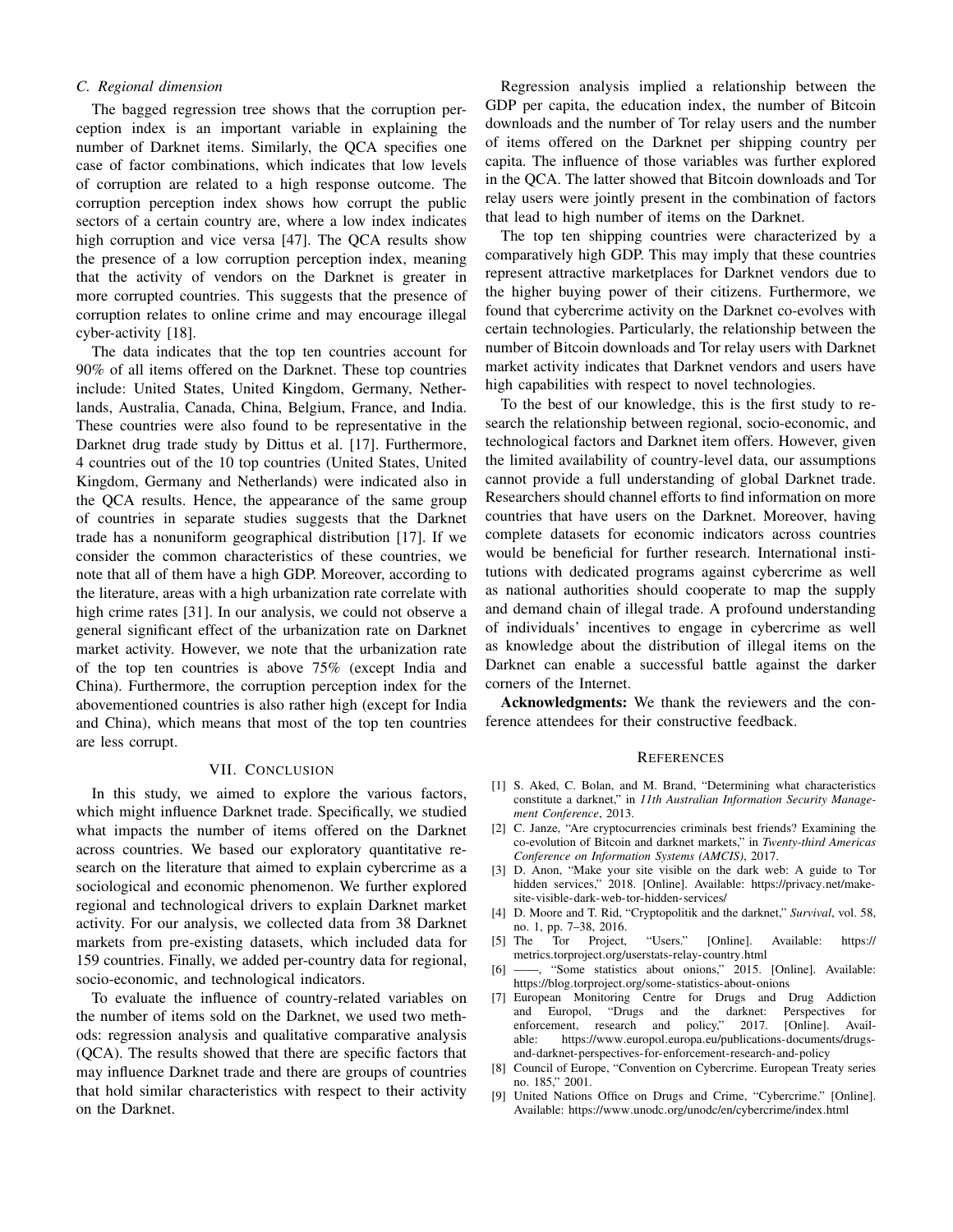- [10] R. J. Anderson, C. Barton, R. Böhme, R. Clayton, M. van Eeten, M. Levi, T. Moore, and S. Savage, "Measuring the cost of cybercrime," in *Workshop on the Economics of Information Security (WEIS)*, 2012.
- [11] K. Dashora, "Cyber crime in the society: Problems and preventions," *Journal of Alternative Perspectives in the Social Sciences*, vol. 3, no. 1, pp. 240–259, 2011.
- [12] M. J. Barratt, J. A. Ferris, and A. R. Winstock, "Use of Silk Road, the online drug marketplace, in the United Kingdom, Australia and the United States," *Addiction*, vol. 109, no. 5, pp. 74–83, 2014.
- [13] V. Bhaskar, R. Linacre, and S. Machin, "The economic functioning of online drugs markets," *Journal of Economic Behavior & Organization*, vol. 159, pp. 426–441, 2017.
- [14] N. Christin, "Traveling the Silk Road: A measurement analysis of a large anonymous online marketplace," in *22nd International Conference on World Wide Web*, 2013, pp. 213–224.
- [15] F. Glaser, K. Zimmermann, M. Haferkorn, M. Weber, and M. Siering, "Bitcoin - Asset or currency? Revealing users' hidden intentions," *22nd European Conference on Information Systems (ECIS)*, 2014.
- [16] S. Kethineni, Y. H. Cao, and C. Dodge, "Use of Bitcoin in darknet markets: Examining facilitative factors on Bitcoin-related crimes," *American Journal of Criminal Justice*, vol. 43, pp. 141–157, 2018.
- [17] M. Dittus, J. Wright, and M. Graham, "Platform criminalism: The 'lastmile' geography of the darknet market supply chain," in *Proceedings of the 2018 World Wide Web Conference*, 2018, pp. 277–286.
- [18] J. Lusthaus and F. Varese, "Offline and local: The hidden face of cybercrime," *Policing: A Journal of Policy and Practice*, 2017.
- [19] D. M. Levi, "The economic, financial & social impacts of organised crime in the EU," 2013. [Online]. Available: http://www.europarl.europa.eu/RegData/etudes/etudes/join/2013/ 493018/IPOL-JOIN\ ET\%282013\%29493018\ EN.pdf
- [20] D. Canter and D. Youngs, "Crime and society," *Contemporary Social Science*, vol. 11, no. 4, pp. 283–288, 2016.
- [21] J. P. Sahu and C. K. Mohanty, "Is there a natural rate of crime in India?" *Contemporary Social Science*, vol. 11, no. 4, pp. 334–346, 2016.
- [22] P. Narayan, I. Nielsen, and R. Smyth, "Is there a natural rate of crime?" *American Journal of Economics and Sociology*, vol. 69, no. 2, pp. 759– 782, 2010.
- [23] A. Buck, M. Gross, S. Hakim, and J. Weinblatt, "The deterrence hypothesis revisited," *Regional Science and Urban Economics*, vol. 13, no. 4, pp. 471–486, 1983.
- [24] A. Buck, S. Hakim, and U. Spiegel, "The natural rate of crime by type of community," *Review of Social Economy*, vol. 43, no. 2, pp. 245–259, 1985.
- [25] European Union Agency for Law Enforcement Cooperation, "Internet organised crime threat assessment 2018." [Online]. Available: https://www.europol.europa.eu/internet-organised-crime-threatassessment-2018
- [26] V. Garg and L. Camp, "Why cybercrime?" *ACM SIGCAS Computers and Society*, vol. 45, no. 2, pp. 20–28, 2015.
- [27] A. Ilievski and I. Bernik, "Social-economic aspects of cybercrime," *Innovative Issues and Approaches in Social Sciences*, vol. 9, no. 3, pp. 8–22, 2016.
- [28] Cyber Defcon Project, "Global security map," 2019. [Online]. Available: http://globalsecuritymap.com/
- [29] C. R. Shaw and H. D. McKay, *Juvenile delinquency and urban areas*. The University of Chicago Press, 1942.
- [30] C. S. Fischer, "Toward a subcultural theory of urbanism," *American Journal of Sociology*, vol. 80, no. 6, pp. 1319–1341, 1975.
- [31] E. Gumus, "Crime in urban areas: An empirical investigation," *Akdeniz I.I.B.F. Dergisi*, vol. 4, no. 7, pp. 98–109, 2004.
- [32] United Nations Office on Drugs and Crime, "Monitoring the impact of economic crisis on crime," line]. Available: http://www.unodc.org/documents/data-and-analysis/ statistics/crime/GIVAS\_Final\_Report.pdf
- [33] C. Osorio, "A contribution to the understanding of illegal copying of software: Empirical and analytical evidence against conventional wisdom," Massachusetts Institute of Technology, Tech. Rep., 2002.
- [34] A. Abdullah, H. Doucouliagos, and E. Manning, "Does education reduce income inequality? A meta-regression analysis," *Journal of Economic Surveys*, vol. 29, no. 2, pp. 301–316, 2015.
- [35] L. Lochner and E. Moretti, "The effect of education on crime: Evidence from prison inmates, arrests, and self-reports," *American Economic Review*, vol. 94, no. 1, pp. 155–189, 2004.
- [36] J. Aransiola and S. Asindemade, "Understanding cybercrime perpetrators and the strategies they employ in Nigeria," *Cyberpsychology, Behavior, and Social Networking*, vol. 14, no. 12, pp. 759–763, 2011.
- [37] European Union Agency for Law Enforcement Cooperation, "Money laundering." [Online]. Available: https://www.europol.europa.eu/crimeareas-and-trends/crime-areas/economic-crime/money-laundering
- [38] C. Albrecht, K. Duffin, S. Hawkins, and V. Morales Rocha, "The use of cryptocurrencies in the money laundering process," *Journal of Money Laundering Control*, vol. 22, no. 2, pp. 210–216, 2019.
- [39] R. Broadhurst, P. Grabosky, M. Alazab, B. Bouhours, S. Chon, and C. Da, "Crime in cyberspace: Offenders and the role of organized crime groups," Australian National University Cybercrime Observatory, Tech. Rep., 2013.
- [40] S. McQuade, "Technology-enabled crime, policing and security," *The Journal of Technology Studies*, vol. 32, no. 1, pp. 32–42, 2006.
- [41] S. Foley, J. R. Karlsen, and T. J. Putnins, "Sex, drugs, and bitcoin: How much illegal activity is financed through cryptocurrencies?" *The Review of Financial Studies*, vol. 32, no. 5, pp. 1798–1853, 2019.
- [42] D. Archibugi, "Patenting as an indicator of technological innovation: A review," *Science and Public Policy*, vol. 19, no. 6, p. 357–368, 1992.
- [43] G. Branwen, "Files for dnmarchives." [Online]. Available: https: //archive.org/download/dnmarchives
- [44] -, "Dark net market archives, 2011-2015." [Online]. Available: https://archive.org/details/dnmarchives
- [45] X. H. Tai, K. Soska, and N. Christin, "Adversarial matching of dark net market vendor accounts," in *Proceedings of the 25th ACM SIGKDD International Conference on Knowledge Discovery & Data Mining*, 2019, pp. 1871–1880.
- [46] United Nations Department of Economic and Social Affairs, "World population prospects 2019." [Online]. Available: https: //population.un.org/wpp/Download/Standard/Population/
- [47] Transparency International, "Corruption perceptions index 2018." [Online]. Available: https://www.transparency.org/en/cpi/2018/results
- [48] C. V. Yepes, "Compliance with the AML/CFT international standard: Lessons from a cross-country analysis," International Monetary Fund, Tech. Rep., 2011.
- [49] The World Bank, "GINI index." [Online]. Available: https: //data.worldbank.org/indicator/si.pov.gini
- [50] Central Intelligence Agency, "The world factbook." [Online]. Available: https://www.cia.gov/library/publications/the-world-factbook/ rankorder/2172rank.html
- [51] Our World in Data, "Urbanization." [Online]. Available: https: //ourworldindata.org/urbanization
- [52] United Nations Development Programme, "Human development reports education index." [Online]. Available: http://hdr.undp.org/en/content/ education-index<br>International Monetary Fund,
- [53] International Monetary Fund, "GDP per capita, current prices." [Online]. Available: https://www.imf.org/external/datamapper/ NGDPDPC@WEO/WEOWORLD
- [54] The World Bank, "Unemployment." [Online]. Available: https://data.worldbank.org/indicator/SL.UEM.TOTL.ZS?end= 2018&start=1991
- [55] World Intellectual Property Organization, "Patent." [Online]. Available: https://www3.wipo.int/ipstats/
- [56] The Tor Project, "Userstats relay country." [Online]. Available: https://metrics.torproject.org/userstats-relay-country.csv
- [57] ——, "Userstats bridge country." [Online]. Available: https: //metrics.torproject.org/userstats-bridge-country.csv
- [58] Source Forge, "Bitcoin download statistics." [Online]. Available: https://sourceforge.net/projects/bitcoin\\/files/stats/map?dates= 2008-01-01+to+2019-08-22
- [59] Bitnodes, "Global bitcoin nodes distribution." [Online]. Available: https://bitnodes.earn.com/\#global-bitcoin-nodes-distribution
- [60] R Core Team, *R: A Language and Environment for Statistical Computing*, R Foundation for Statistical Computing, Vienna, Austria, 2017. [Online]. Available: https://www.R-project.org/
- [61] C. Ragin, *User's Guide to Fuzzy-Set / Qualitative Comparative Analysis*. [Online]. Available: http://www.u.arizona.edu/∼cragin/ fsQCA/download/fsQCAManual.pdf
- [62] P. C. Fiss, "Building better causal theories: A fuzzy set approach to typologies in organization research," *Academy of Management Journal*, vol. 54, no. 2, pp. 393–420, 2011.